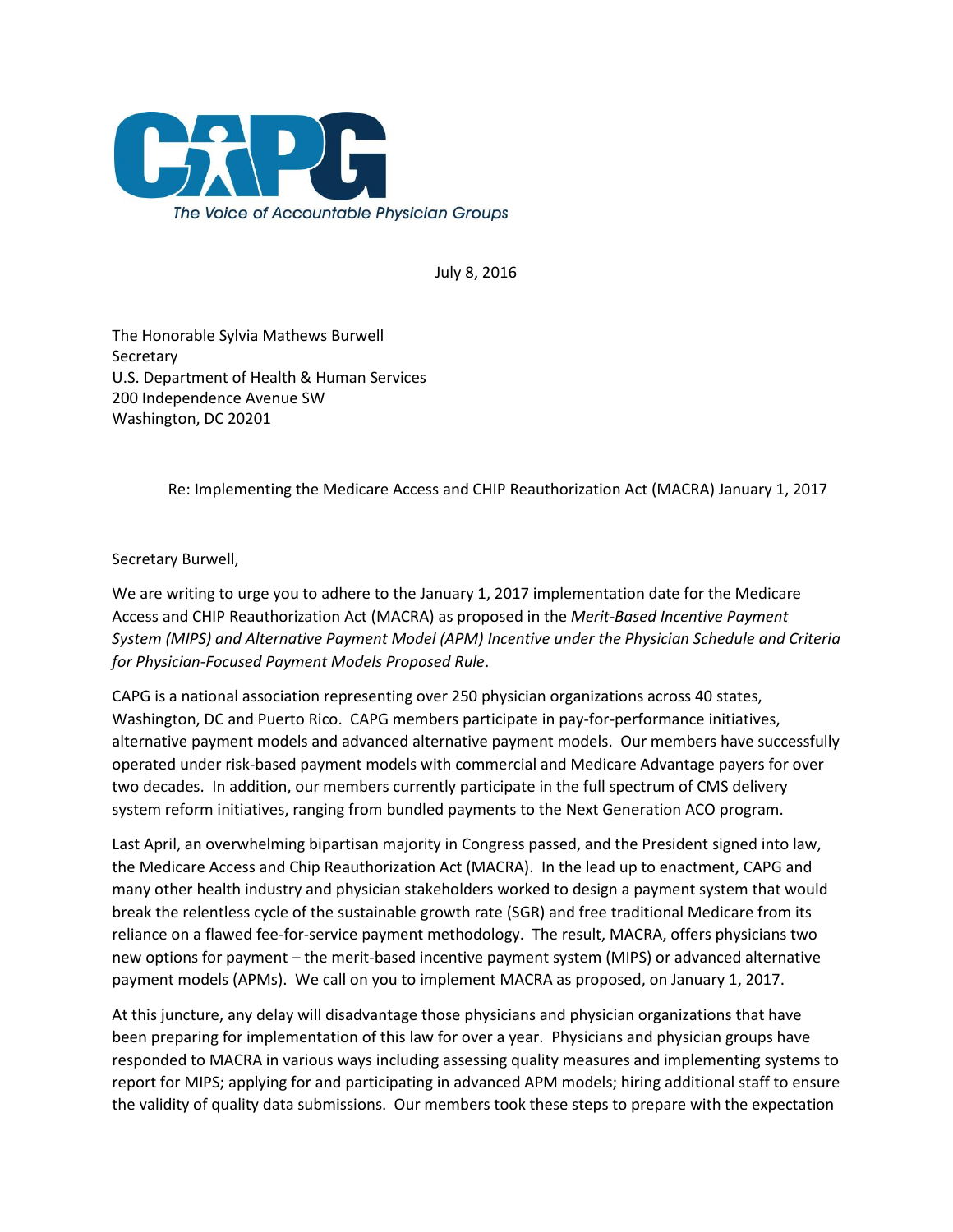that MACRA implementation would begin in 2017 with bonuses being paid out in 2019. Delay unfairly penalizes those that have diligently prepared for MACRA implementation by making investments with the expectation of a 2019 payment year for either MIPS bonuses, which by CMS's own estimates would total \$833 million, plus an addition \$500 million in exceptional performance payments to MIPS eligible clinicians, or APM bonuses in the amount of an estimated \$146 million to \$429 million.<sup>1</sup>

While MACRA implementation represents change in some respects, many of the nation's physicians are ready for MIPS or APMs beginning January 1, 2017. Their readiness stems from a few facts. **First, the predecessor programs that predominantly comprise the MIPS track have been in existence for many years**, including: (1) the Physician Quality Reporting System (PQRS) since its enactment in 2006; (2) the value modifier program since its enactment in 2010; and (3) meaningful use since its enactment in 2009. MACRA aims to consolidate and streamline these programs which have been in place for years.

**Second, MACRA represents a reduction in the potential penalties for physicians and physician groups as compared to current law and regulation**. MACRA implementation should be welcomed as an improvement over current law. For example, in calendar year 2015 (2017 payment year), CMS began to apply the value-based payment modifier to solo practitioners and groups with two or more eligible practitioners (it already applied to larger physician groups). For solo practitioners, the amount of penalty associated with the value modifier is two percent for the 2017 payment year; the amount of penalty associated with PQRS is also two percent for 2017; and a potential three percent penalty for failure to meet meaningful use requirements. For the following year, calendar 2016 performance year/2018 payment year, the potential penalties increase. On the first day of MACRA implementation, the penalties are reduced to a maximum of four percent. Furthermore, MACRA creates additional flexibility and reduces reporting burdens as compared to these current programs.

**Third, much has been made about the compressed regulatory timeframe for MACRA implementation**. We believe that the timeframe is consistent with past practice and within the expectations of many physicians who participate in CMS performance programs now. Each year the physician fee schedule, containing various program updates and changes, is proposed in the summer, finalized in the fall and many provisions take effect on January 1 following the final rule. While MACRA implementation may seem daunting, we believe that it is similar to this process that occurs each year.

As a final comment, we are highly concerned about the implications of delay in a Presidential election year. As you know, January will bring a new Congress and a new Administration charged with the oversight and implementation of MACRA. We fear that any initial delay of any duration may open to the door to additional delays as the new Congress and Administration work through the complexities of the legal and regulatory regime. The best course of action is to adhere to the proposed implementation schedule and to make tweaks and adjustments to the law and regulations as it unfolds in practice.

CAPG is committed to the successful and timely implementation of the law. We look forward to working with CMS to ensure a smooth transition to MIPS and APMs.

 $\overline{\phantom{a}}$ 

<sup>&</sup>lt;sup>1</sup> Medicare Program; Merit-Based Incentive Payment System (MIPS) and Alternative Payment Model (APM) Incentive Under the Physician Fee Schedule, and Criteria for Physician-Focused Payment Models, Proposed Rule, 81 Fed. Reg. 28,162, 28,165 (May 9, 2016).